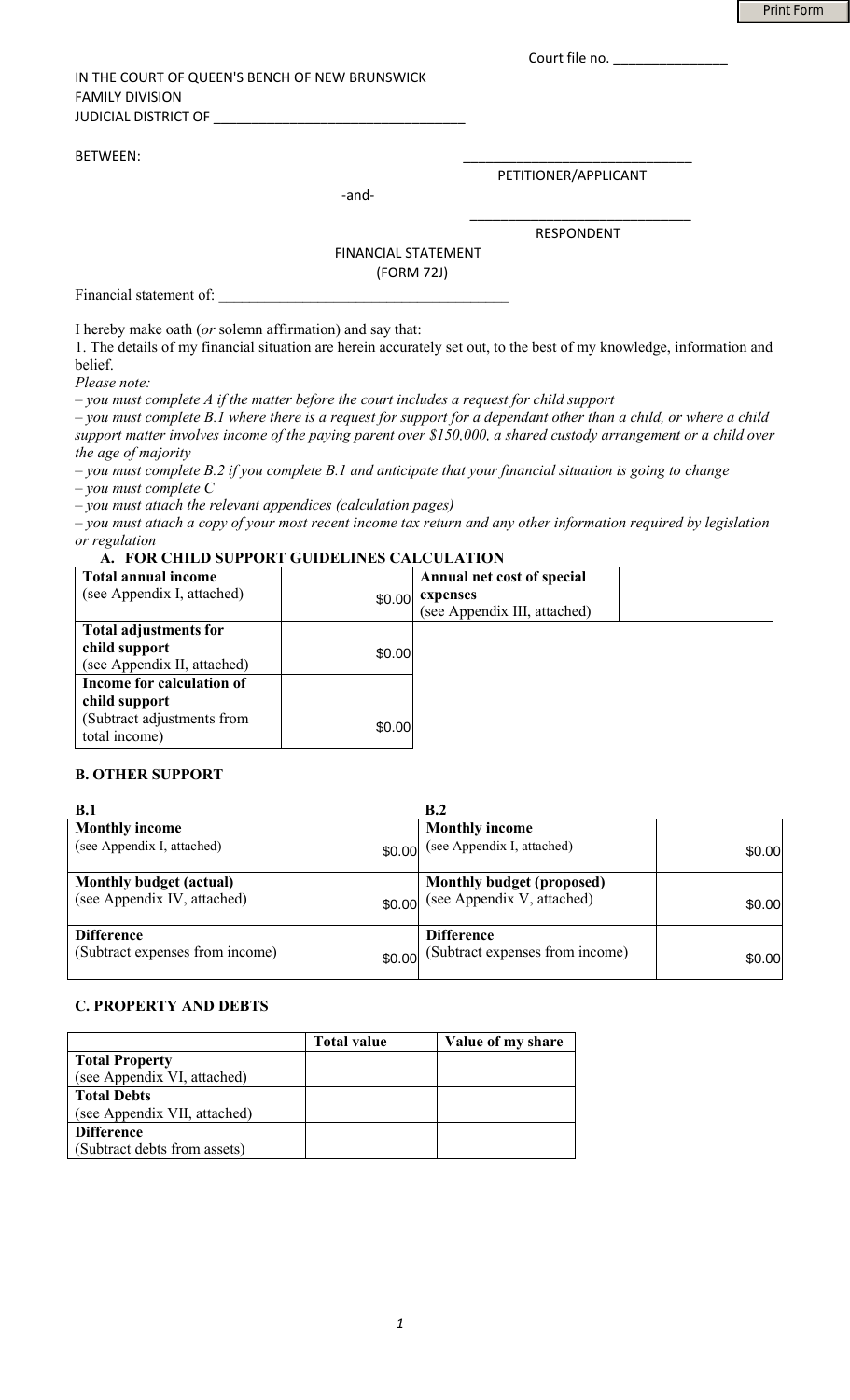#### 2. The name and address of my current employer are

 $\overline{\phantom{a}}$ 

3. I do not anticipate any material change in my financial situation. *(If changes are anticipated, describe them below.)* 

 $\_$ 

4. *(If either spouse is making a claim under subsection 42(1) of the Marital Property Act, include the following:)*  **PARTICULARS OF CONTRIBUTION TO PROPERTY** 

The particulars of my contribution to the property or properties in question are accurately set out below to the best of my knowledge, information and belief. *(List the properties in question by a description, sufficient to identify them and show the details of your contribution to each.)* 

5. Except as disclosed in subparagraph (viii) of Appendix VI, I have not transferred any property, whether real or personal, whether by gift, sale, release, redemption or in any other manner, to any person for less than its fair market value at the time of such transfer.

**\_\_\_\_\_\_\_\_\_\_\_\_\_\_\_\_\_\_\_\_\_\_\_\_\_\_\_\_\_\_\_\_\_\_\_\_ \_\_\_\_\_\_\_\_\_\_\_\_\_\_\_\_\_\_\_\_\_\_\_\_\_\_\_\_\_\_\_\_\_\_\_\_**

**Sworn to at \_\_\_\_\_\_\_\_\_\_\_\_\_\_\_\_\_\_\_\_\_\_\_\_\_\_\_\_\_\_\_\_\_**

**in the County of \_\_\_\_\_\_\_\_\_\_\_\_\_\_\_\_\_\_\_\_\_\_\_\_\_\_\_\_\_\_**

**in the Province of New Brunswick,**

**this \_\_\_\_\_\_ day of \_\_\_\_\_\_\_\_\_\_\_\_\_\_\_\_\_**

**20\_\_\_\_\_, BEFORE ME**

**Commissioner of Oaths being a solicitor or My commission expires on the \_\_\_\_ day of \_\_\_\_\_\_\_\_\_\_\_\_\_ 20\_\_\_\_\_.**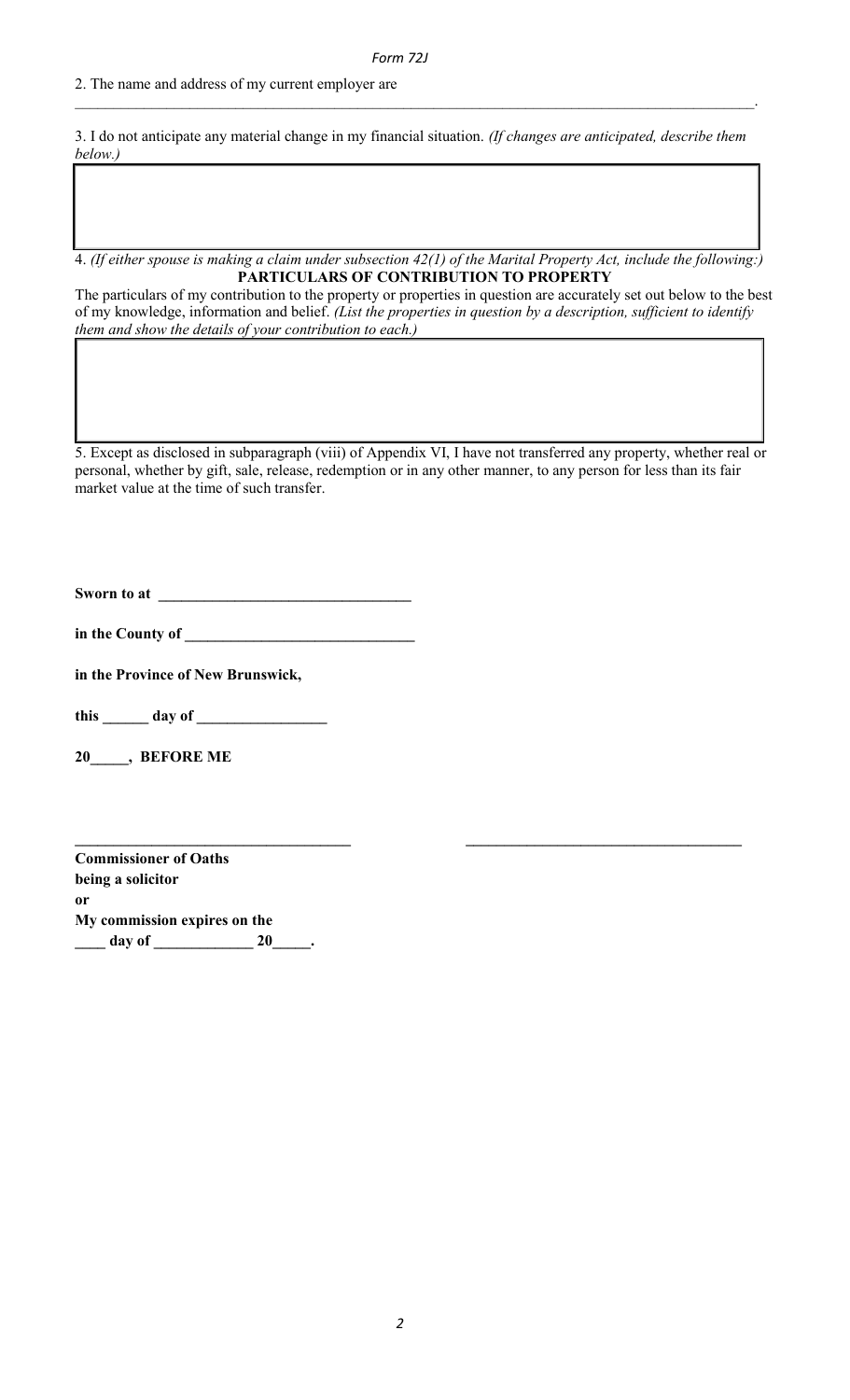## **Appendix I CALCULATION OF TOTAL ANNUAL INCOME**

*Please Note:* 

*– when completing this Appendix include only the income of the person completing the form* 

*– include all sources of income used to calculate total income (line 150) on the T1 General income tax return, whether taxable or not* 

*– for each amount, complete the most appropriate column, complete only one column per item. For example: if you are paid for your job every two weeks, place your gross income for the two weeks in the biweekly column; if you also receive rental income once a month, place that amount in the monthly column. Total each column, then do the calculation below to convert each amount to an annual amount.* 

| <b>Income Source</b>                           | <b>Received</b> | <b>Received</b> | <b>Received</b> | <b>Received</b> |
|------------------------------------------------|-----------------|-----------------|-----------------|-----------------|
|                                                | weekly          | biweekly        | monthly         | annually        |
| Employment income                              |                 |                 |                 |                 |
| Other employment income <sup>1</sup>           |                 |                 |                 |                 |
| Pensions                                       |                 |                 |                 |                 |
| Employment insurance benefits                  |                 |                 |                 |                 |
| Allowances or support from others <sup>2</sup> |                 |                 |                 |                 |
| Workers compensation benefits                  |                 |                 |                 |                 |
| Social Assistance                              |                 |                 |                 |                 |
| Interest and other Investment Income           |                 |                 |                 |                 |
| Rental income                                  |                 |                 |                 |                 |
| <b>RRSP</b> income                             |                 |                 |                 |                 |
| Taxable amount of dividends from               |                 |                 |                 |                 |
| taxable Canadian Corporations                  |                 |                 |                 |                 |
| Other income <sup>3</sup>                      |                 |                 |                 |                 |
| (specify)                                      |                 |                 |                 |                 |
| Net Business income                            |                 |                 |                 |                 |
| Net Professional income                        |                 |                 |                 |                 |
| Net Commission income                          |                 |                 |                 |                 |
| Net Fishing income                             |                 |                 |                 |                 |
| Net Farming income                             |                 |                 |                 |                 |
| Net federal supplements                        |                 |                 |                 |                 |
| <b>Subtotals</b>                               | \$              | \$              | \$              | \$              |

1 Income not reported with T4's – this includes tips, directors fees, foreign employment income in Canadian dollars and royalties.

2 Include spousal support and child support received as income. These amounts may be deducted later.

3 Include such items as scholarships, fellowships, bursaries, study grants, artists' project grants, lump sum payments, severance pay, death benefits (other than CPP), taxable payments of RESP, training allowances, amounts from a trust shown on a T3, plus anything else that is taxable income and not reported elsewhere.

#### **(***Convert subtotals to annual amounts***)**

| Weekly subtotal                                                               |  | $x 52 = 15$  |  | 0.00 yearly (a)   |  |  |
|-------------------------------------------------------------------------------|--|--------------|--|-------------------|--|--|
| Biweekly subtotal \$                                                          |  | $x 26 = +\$$ |  | $0.00$ yearly (b) |  |  |
| Monthly subtotal                                                              |  | $x 12 = +\$$ |  | 0.00 yearly $(c)$ |  |  |
| Yearly subtotal                                                               |  | $+ \S$       |  | yearly $(d)$      |  |  |
|                                                                               |  |              |  |                   |  |  |
| 0.00(e)<br><b>TOTAL ANNUAL INCOME</b> (add lines a, b, c & d) = $\frac{1}{5}$ |  |              |  |                   |  |  |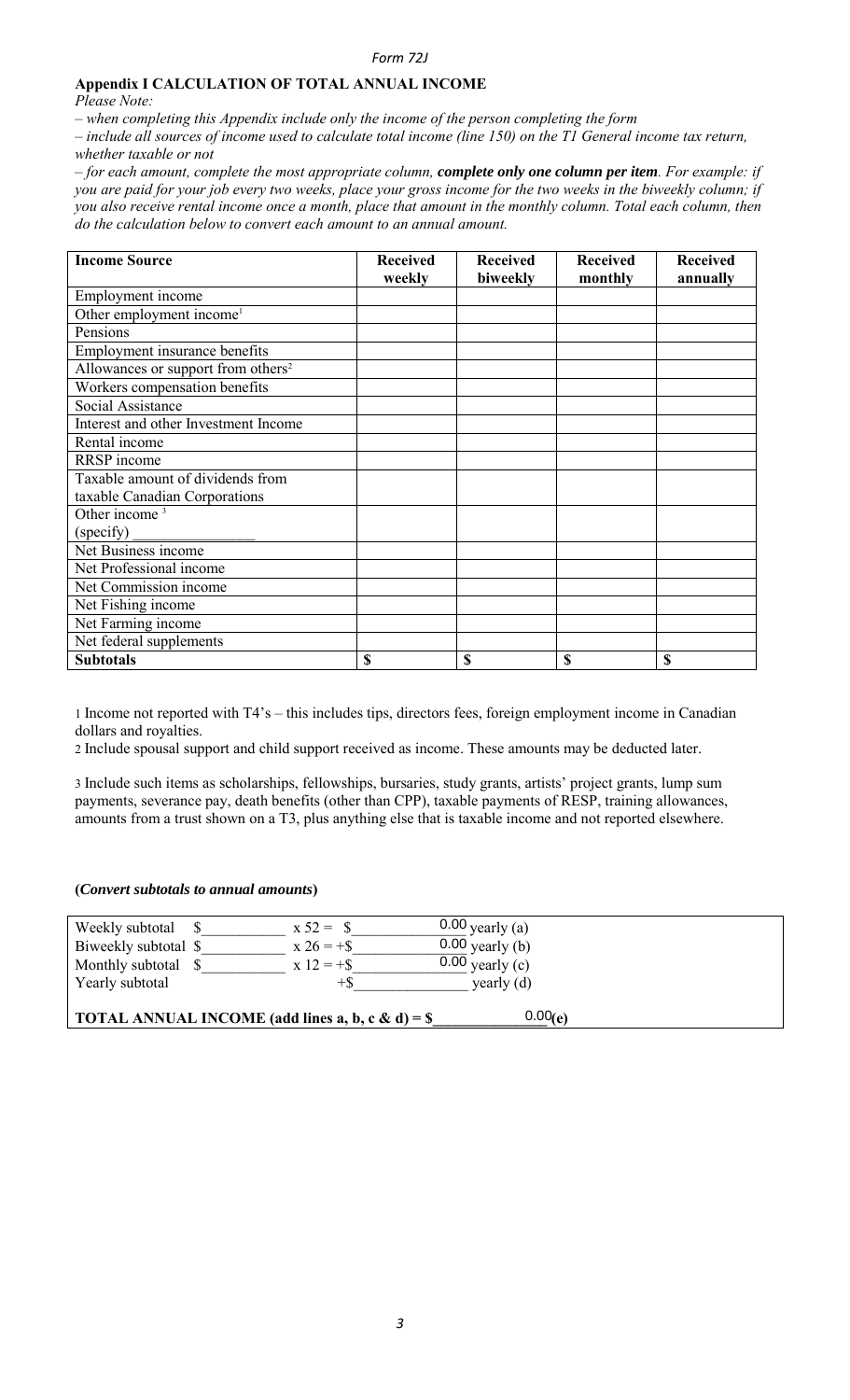## **Appendix II ADJUSTMENTS TO INCOME FOR CHILD SUPPORT**

*Please Note:* 

*- for each amount, complete the most appropriate column, complete only one column per item* 

*- complete this Appendix if child support is requested in this case* 

*- see Schedule III of the applicable child support guidelines for details on adjustments* 

## **Deductions**

| <b>Item</b>                                    | weekly | biweekly | monthly | yearly |
|------------------------------------------------|--------|----------|---------|--------|
| Employment expenses                            |        |          |         |        |
| - Union dues                                   |        |          |         |        |
| - Professional dues                            |        |          |         |        |
| - Other <sub>1</sub> (specify)                 |        |          |         |        |
| Child support received and included in         |        |          |         |        |
| income in Appendix I                           |        |          |         |        |
| Support for a dependant other than a child     |        |          |         |        |
| received from the other parent and included in |        |          |         |        |
| income in Appendix I                           |        |          |         |        |
| Social assistance received by parent for other |        |          |         |        |
| members of the household                       |        |          |         |        |
| Difference between taxable and actual          |        |          |         |        |
| dividends from taxable Canadian corporations   |        |          |         |        |
| Business investment losses                     |        |          |         |        |
| Allowable carrying charges                     |        |          |         |        |
| Other (specify)2                               |        |          |         |        |
|                                                |        |          |         |        |
| <b>Subtotal</b>                                |        |          |         |        |

**\_\_\_\_\_\_\_\_\_\_\_\_\_\_\_\_\_\_\_\_\_\_\_\_\_\_\_\_\_\_\_\_\_**  1 See section 1 (employment expenses) of Schedule III of the applicable child support guidelines.

<sup>2</sup> See sections 10 (additional amount re: self-employment income), and 11 (capital cost allowance for real property), of Schedule III of the applicable child support guidelines.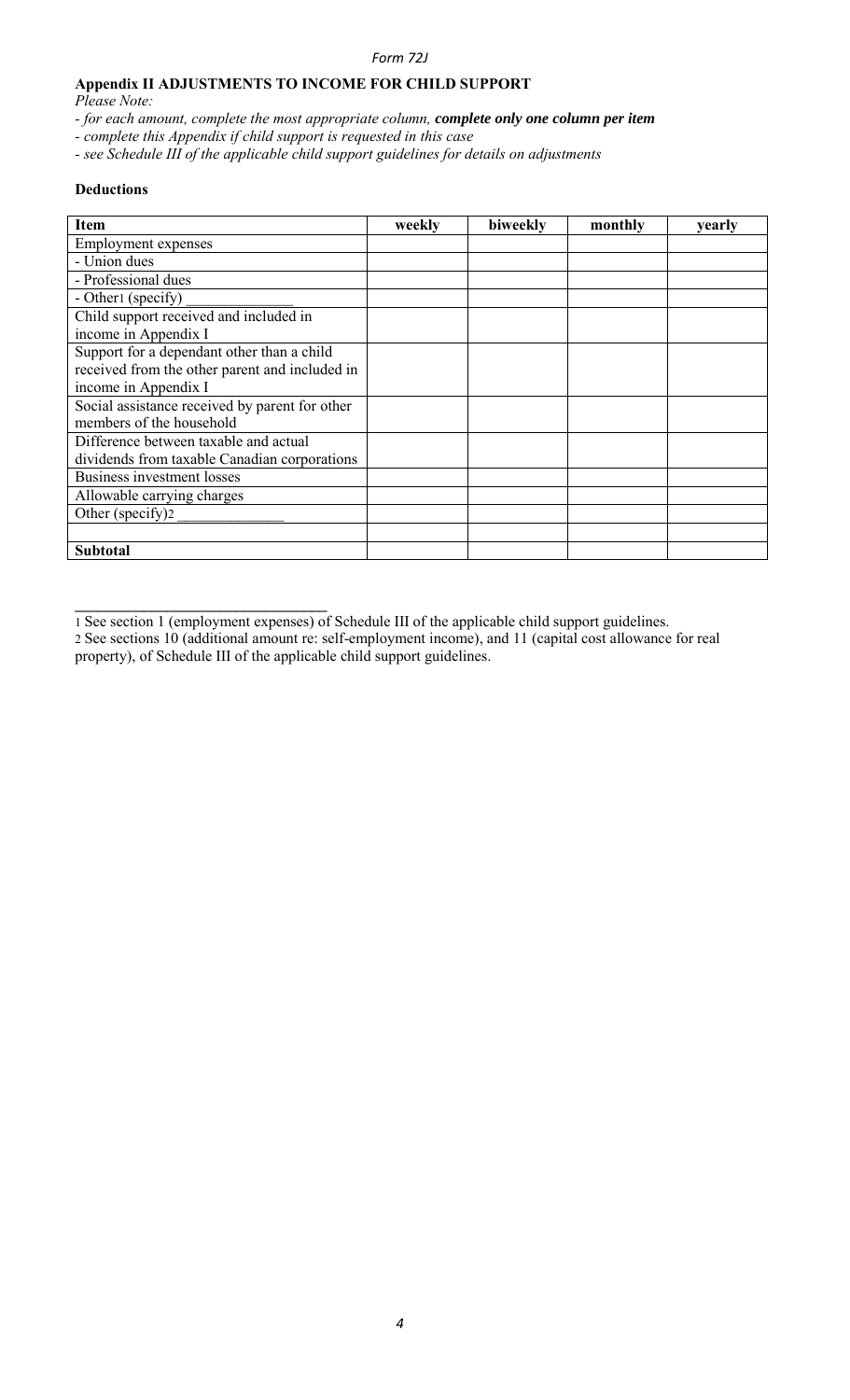## **(***Convert subtotals to annual amounts***)**

| Weekly subtotal      | $x 52 =$ \$  | $0.00$ yearly (a) |
|----------------------|--------------|-------------------|
| Biweekly subtotal \$ | $x 26 = +\$$ | $0.00$ yearly (b) |
| Monthly subtotal     | $x 12 = +S$  | $0.00$ yearly (c) |
| Yearly subtotal      | $+$ S        | yearly $(d)$      |

#### **TOTAL ANNUAL DEDUCTIONS (add lines a, b, c & d) =**  $\mathcal{S}_ \frac{0.00}{e}$

| <b>Additions</b>                              |        |          |         |        |
|-----------------------------------------------|--------|----------|---------|--------|
| <b>Item</b>                                   | weekly | biweekly | monthly | yearly |
| Difference between actual and taxable capital |        |          |         |        |
| gains                                         |        |          |         |        |
| Other (specify) $3$                           |        |          |         |        |
|                                               |        |          |         |        |
|                                               |        |          |         |        |
|                                               |        |          |         |        |
| <b>Subtotal</b>                               |        |          |         |        |

| Weekly subtotal \$                           | $x 52 =$ \$    | $0.00$ yearly $(f)$ |        |    |
|----------------------------------------------|----------------|---------------------|--------|----|
| Biweekly subtotal \$                         | $x 26 = +\$$   | $0.00$ yearly $(g)$ |        |    |
| Monthly subtotal \$                          | $x 12 = +\$$   | $0.00$ yearly (h)   |        |    |
| Yearly subtotal                              | $+$ $\sqrt{5}$ | yearly (i)          |        |    |
|                                              |                |                     |        |    |
| TOTAL ANNUAL ADDITIONS (add subtotals) = $\$ |                | 0.00(j)             |        |    |
|                                              |                |                     |        |    |
| Total annual deductions (line e)             |                |                     | 0.00   |    |
| Total annual additions (line j)              |                |                     | 0.00   |    |
| Total adjustments                            |                |                     | \$0.00 |    |
| (subtract j from e)                          |                |                     |        | (k |

**\_\_\_\_\_\_\_\_\_\_\_\_\_\_\_\_\_\_\_\_\_\_\_\_\_\_\_\_\_**  3 See sections 9 (net self-employment income), and 13 (employee stock options with a Canadian-controlled private corporation) of Schedule III of the applicable child support guidelines.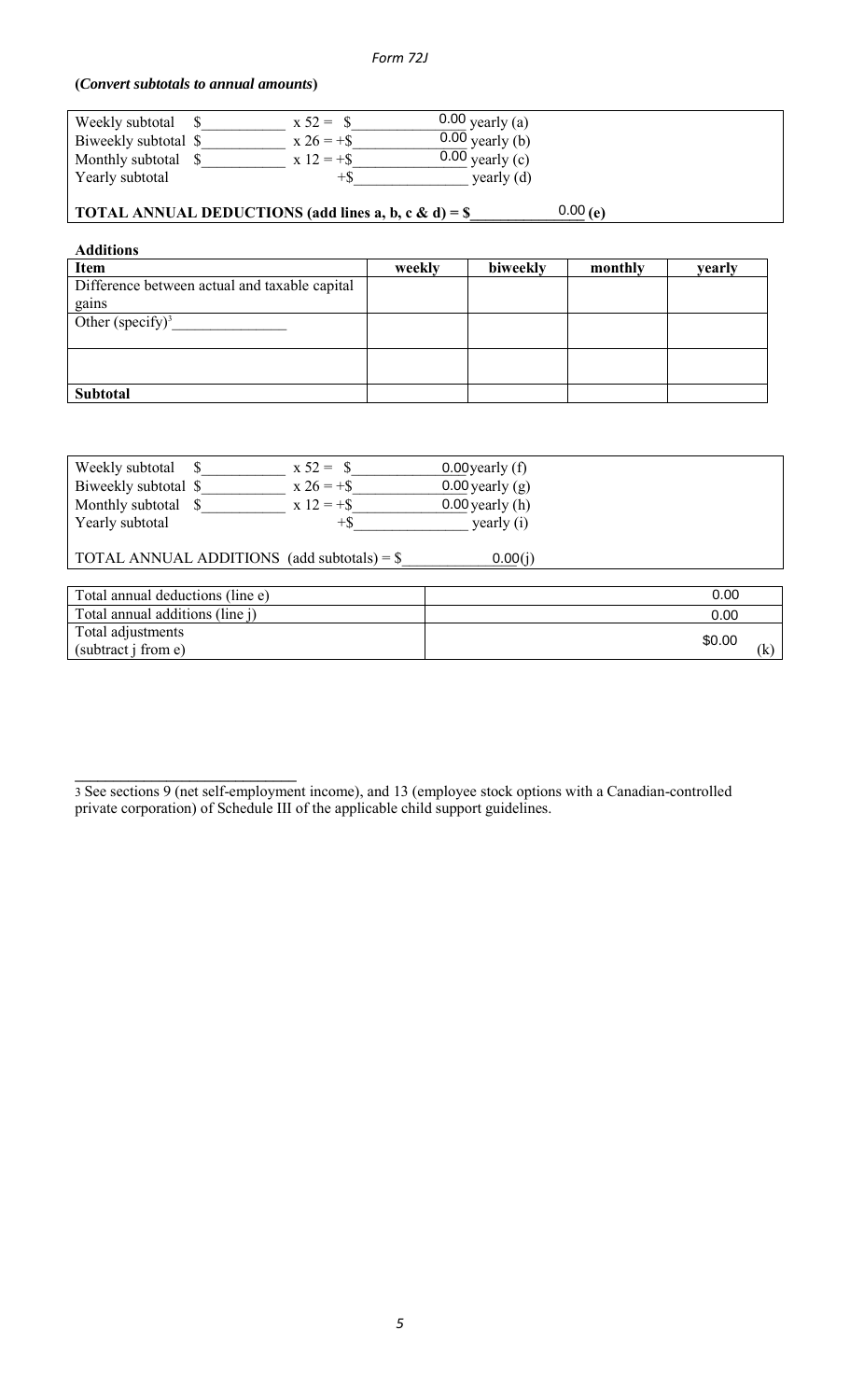### **Appendix III SPECIAL EXPENSES**

*– complete if you are claiming a portion of special expenses from the other parent* 

*– for each expense, show the amount net of any tax deductions, subsidies or contributions from the child or other Source* 

| <b>Expense claimed</b>                          | Net cost per year |
|-------------------------------------------------|-------------------|
| Child care                                      |                   |
| Medical & dental insurance premiums             |                   |
| Health related expenses                         |                   |
| Extraordinary primary or secondary school costs |                   |
| Post secondary education                        |                   |
| Extraordinary extracurricular activities        |                   |
| <b>Total</b>                                    |                   |

### **Appendix IV CALCULATION OF ACTUAL MONTHLY EXPENSES**

*Please Note:* 

*– complete this Appendix if you are applying for support for a dependant other than a child* 

*– show actual expenses where possible, otherwise give estimates* 

*– complete only the items for which you have an expense* 

*– use weekly, biweekly, monthly or yearly columns as appropriate, complete only one column per item* 

### **Actual budget**

| <b>Item</b>                   | Paid weekly | Paid biweekly | Paid monthly | Paid yearly |
|-------------------------------|-------------|---------------|--------------|-------------|
| <b>Housing</b>                |             |               |              |             |
| Rent                          |             |               |              |             |
| Mortgage                      |             |               |              |             |
| Property tax                  |             |               |              |             |
| Property insurance            |             |               |              |             |
| Electricity                   |             |               |              |             |
| Heating (other than electric) |             |               |              |             |
| Water                         |             |               |              |             |
| Repairs and Maintenance       |             |               |              |             |
| <b>Household</b>              |             |               |              |             |
| Food                          |             |               |              |             |
| Clothing                      |             |               |              |             |
| Laundry & Dry cleaning        |             |               |              |             |
| Telephone                     |             |               |              |             |
| Cable TV                      |             |               |              |             |
| Other (specify)               |             |               |              |             |
| <b>Employment Deductions</b>  |             |               |              |             |
| Union or professional dues    |             |               |              |             |
| Employment insurance premiums |             |               |              |             |
| Pension contributions         |             |               |              |             |
| Income tax                    |             |               |              |             |
| Transportation                |             |               |              |             |
| Auto insurance                |             |               |              |             |
| Licence and registration      |             |               |              |             |
| Gas & oil                     |             |               |              |             |
| Parking                       |             |               |              |             |
| Auto servicing                |             |               |              |             |
| Public transit and taxis      |             |               |              |             |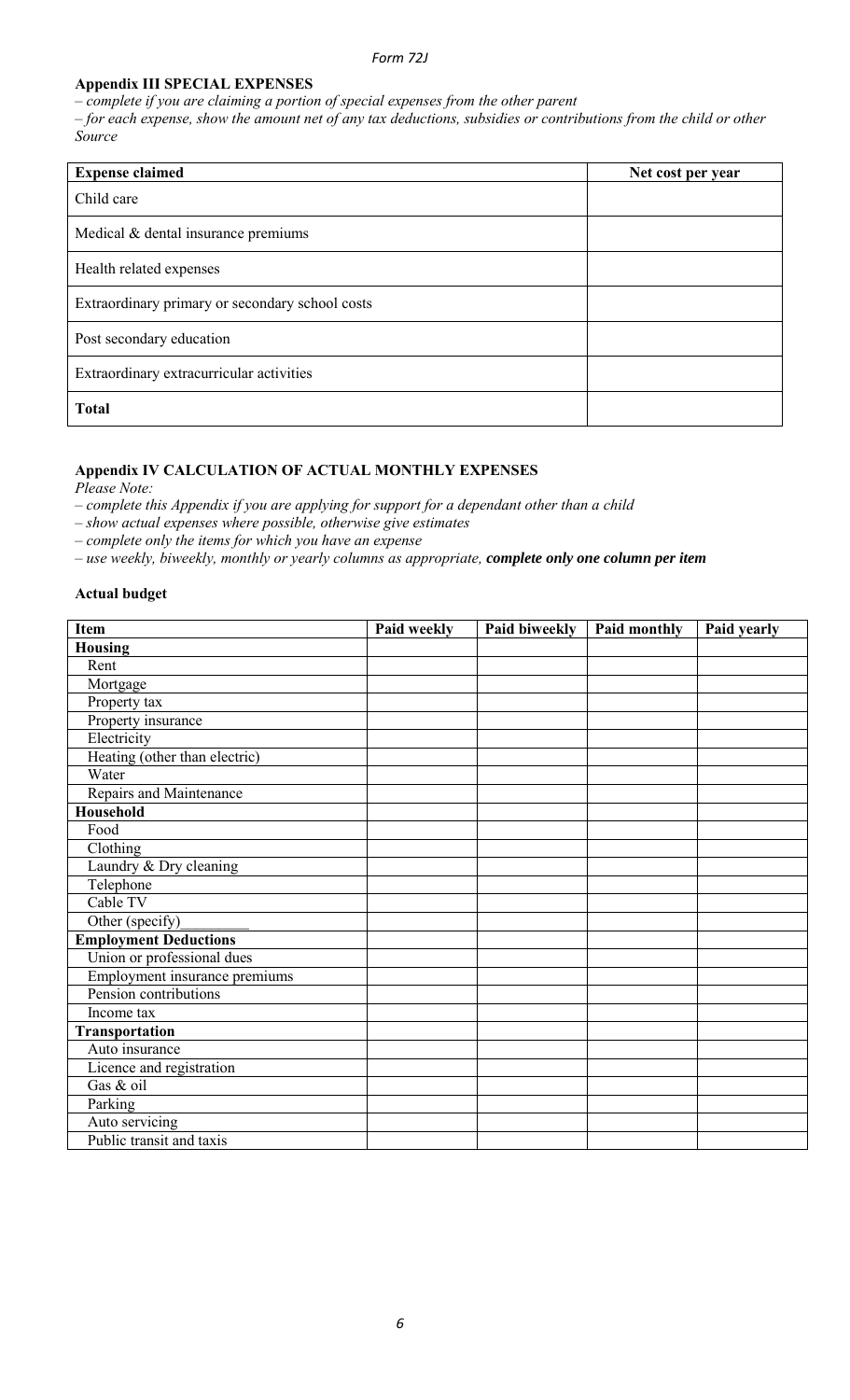| <b>Item</b>                           | Paid weekly | Paid biweekly | Paid monthly | Paid yearly |
|---------------------------------------|-------------|---------------|--------------|-------------|
| Debt payments                         |             |               |              |             |
| Credit card payments                  |             |               |              |             |
| Bank loan payments                    |             |               |              |             |
| Car payment                           |             |               |              |             |
| Other                                 |             |               |              |             |
| Life insurance                        |             |               |              |             |
| Medicine                              |             |               |              |             |
| Health insurance                      |             |               |              |             |
| Support for others                    |             |               |              |             |
| Children's allowances                 |             |               |              |             |
| <b>Educational expenses</b>           |             |               |              |             |
| Babysitting and daycare               |             |               |              |             |
| Children's extracurricular activities |             |               |              |             |
| Gifts                                 |             |               |              |             |
| Vacation                              |             |               |              |             |
| Entertainment & recreation            |             |               |              |             |
| Other (specify)                       |             |               |              |             |
| <b>Subtotals</b>                      |             |               |              |             |

| (Convert subtotals to monthly amounts)                       |                     |                    |
|--------------------------------------------------------------|---------------------|--------------------|
| Weekly subtotal \$                                           | $x \, 4.33 = \, \$$ | 0.00 monthly (a)   |
| Biweekly subtotal \$                                         | $x \ 2.16 = \$      | $0.00$ monthly (b) |
| Monthly subtotal                                             |                     | monthly $(c)$      |
| Yearly subtotal                                              | $\div 12 =$ \$      | $0.00$ monthly (d) |
| <b>TOTAL MONTHLY EXPENSES</b> (add lines a, b, c & d) = $\S$ |                     | 0.00(e)            |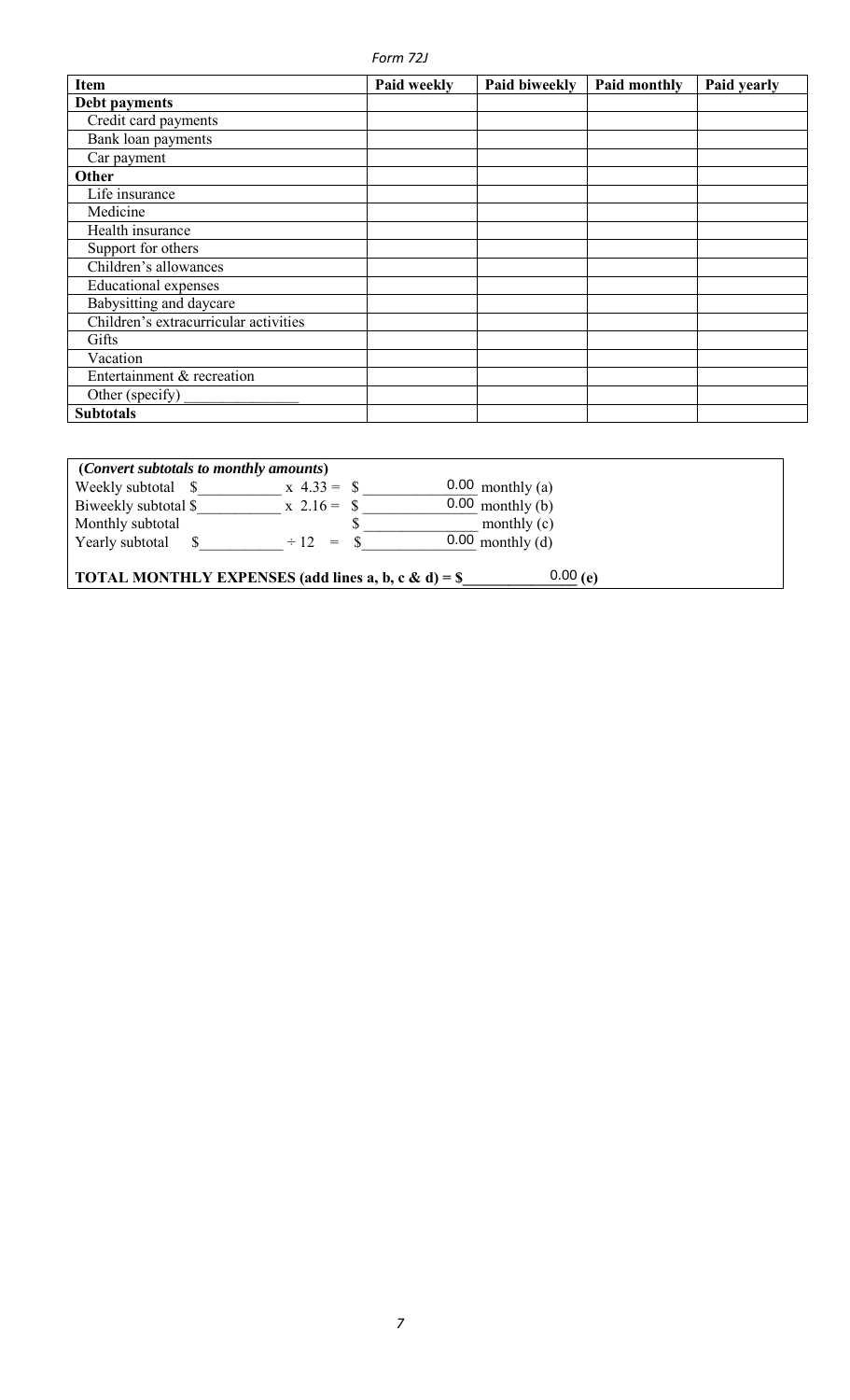# **Appendix V CALCULATION OF PROPOSED MONTHLY EXPENSES**

*Please Note:* 

- *complete this Appendix only if you anticipate that your expenses will be greater than those shown in your Actual Budget in Appendix IV after your court appearance*
- *show actual expenses where possible, otherwise give estimates*
- *complete only the items for which you have an expense*
- *use weekly, biweekly, monthly or yearly columns as appropriate, complete only one column per item*

#### **Proposed budget**

| <b>Item</b>                           | Paid weekly | Paid biweekly | Paid monthly | Paid yearly |
|---------------------------------------|-------------|---------------|--------------|-------------|
| <b>Housing</b>                        |             |               |              |             |
| Rent                                  |             |               |              |             |
| Mortgage                              |             |               |              |             |
| Property tax                          |             |               |              |             |
| Property insurance                    |             |               |              |             |
| Electricity                           |             |               |              |             |
| Heating (other than electric)         |             |               |              |             |
| Water                                 |             |               |              |             |
| Repairs and Maintenance               |             |               |              |             |
| <b>Household</b>                      |             |               |              |             |
| Food                                  |             |               |              |             |
| Clothing                              |             |               |              |             |
| Laundry & Dry cleaning                |             |               |              |             |
| Telephone                             |             |               |              |             |
| Cable TV                              |             |               |              |             |
| Other (specify)                       |             |               |              |             |
| <b>Employment Deductions</b>          |             |               |              |             |
| Union or professional dues            |             |               |              |             |
| Employment insurance premiums         |             |               |              |             |
| Pension contributions                 |             |               |              |             |
| Income tax                            |             |               |              |             |
| Transportation                        |             |               |              |             |
| Auto insurance                        |             |               |              |             |
| Licence and registration              |             |               |              |             |
| Gas & oil                             |             |               |              |             |
| Parking                               |             |               |              |             |
| Auto servicing                        |             |               |              |             |
| Public transit and taxis              |             |               |              |             |
| <b>Debt payments</b>                  |             |               |              |             |
| Credit card payments                  |             |               |              |             |
| Bank loan payments                    |             |               |              |             |
| Car payment                           |             |               |              |             |
| Other                                 |             |               |              |             |
| Life insurance                        |             |               |              |             |
| Medicine                              |             |               |              |             |
| Health insurance                      |             |               |              |             |
| Support for others                    |             |               |              |             |
| Children's allowances                 |             |               |              |             |
| <b>Educational expenses</b>           |             |               |              |             |
| Babysitting and daycare               |             |               |              |             |
| Children's extracurricular activities |             |               |              |             |
| Gifts                                 |             |               |              |             |
| Vacation                              |             |               |              |             |
| Entertainment & recreation            |             |               |              |             |
| Other (specify)                       |             |               |              |             |
| <b>Subtotals</b>                      |             |               |              |             |

#### **(***Convert subtotals to monthly amounts***)**

| Weekly subtotal \$                                                    | $x \ 4.33 =$   | $0.00$ monthly (a) |
|-----------------------------------------------------------------------|----------------|--------------------|
| Biweekly subtotal \$                                                  | $x \ 2.16 = +$ | $0.00$ monthly (b) |
| Monthly subtotal                                                      |                | monthly $(c)$      |
| Yearly subtotal \$                                                    | $\div 12 =$    | $0.00$ monthly (d) |
| <b>TOTAL MONTHLY EXPENSES</b> (add lines a, b, c & d) = $\frac{1}{3}$ |                | 0.00(e)            |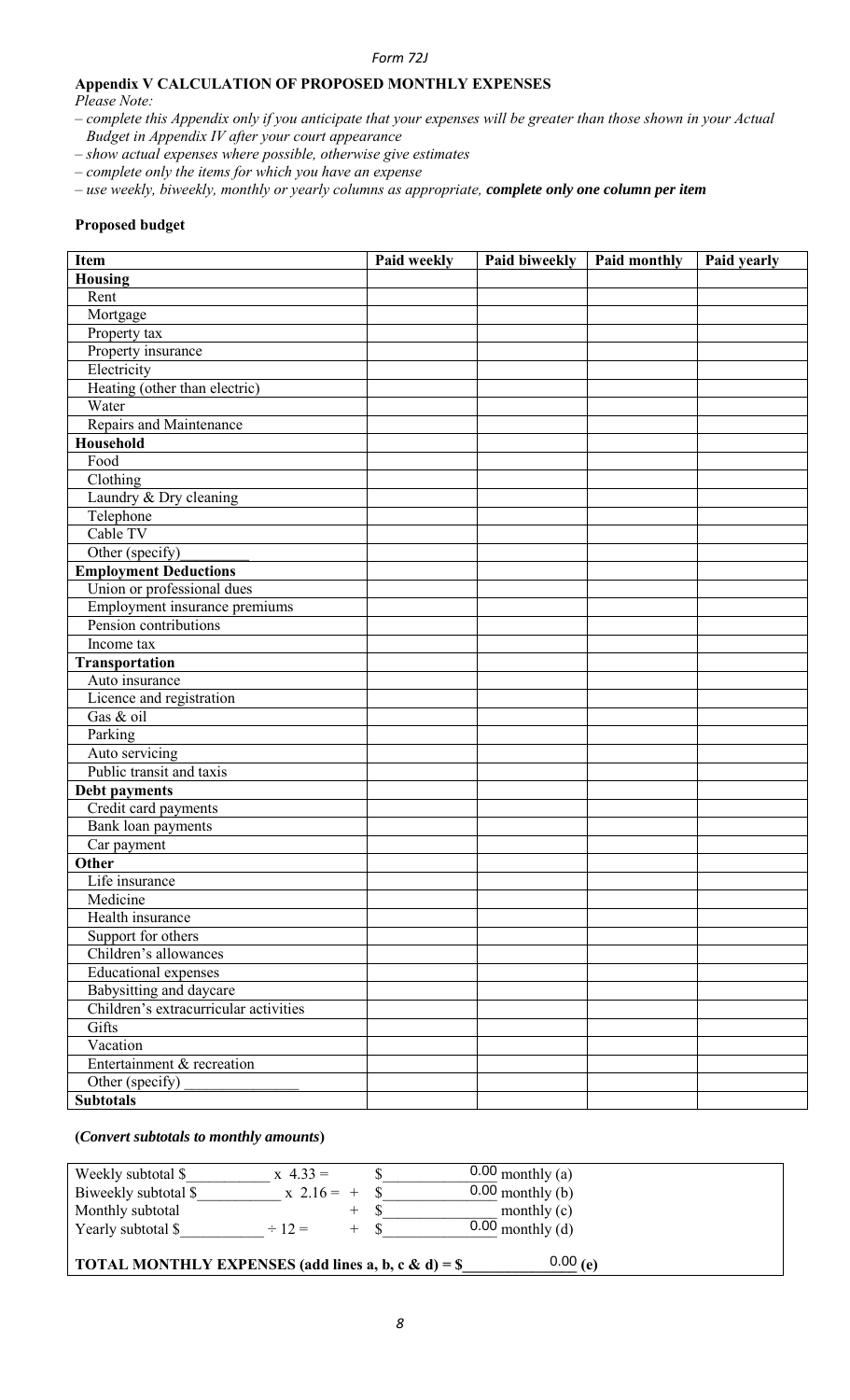## **Appendix VI PROPERTY**

*Form 72J* 

(*List all property that you own or the ownership of which you share with someone else. Where ownership is shared, name other owner or owners.*)

(i) Land: (*Include leases, options and mortgages. Do not deduct encumbrances or costs of disposition from values.*)

| <b>Type of Property</b> | Location     | <b>Estimated Current</b> | <b>Value of My Interest</b> |
|-------------------------|--------------|--------------------------|-----------------------------|
|                         |              | <b>Market Value</b>      |                             |
|                         |              |                          |                             |
|                         |              |                          |                             |
|                         |              |                          |                             |
|                         | TOTALS $(a)$ |                          |                             |

(ii) Household and personal property:

| <b>Type of Property</b>              |            | <b>Estimated Current</b> | <b>Value of My Interest</b> |
|--------------------------------------|------------|--------------------------|-----------------------------|
|                                      |            | <b>Market Value</b>      |                             |
| Furniture                            |            | S                        |                             |
| Appliances                           |            | \$                       |                             |
| <b>Household Effects</b>             |            | \$                       |                             |
| Clothing                             |            | \$                       |                             |
| Jewellery                            |            | \$                       |                             |
| Motor Vehicles                       |            | \$                       |                             |
| Make and Model                       |            |                          |                             |
| Year                                 |            |                          |                             |
| Boats, snowmobiles or other vehicles |            | \$                       |                             |
| Other (specify)                      |            | \$                       |                             |
|                                      | TOTALS (b) | - \$                     |                             |

### (iii) Savings and Pensions:

| <b>Type of Property</b>     | Value | <b>Value of My Interest</b> |
|-----------------------------|-------|-----------------------------|
|                             |       |                             |
| Cash                        |       |                             |
| <b>Bank Accounts</b>        |       |                             |
| <b>Canada Pension Funds</b> |       |                             |
| <b>Other Pension Funds</b>  |       |                             |
| R.R.S.P.'s                  |       |                             |
| Deposit Receipts            |       |                             |
| Other (specify)             |       |                             |
| TOTALS $(c)$                |       |                             |

(iv) Securities: (*List stocks, bonds and other*.)

| <b>Type of Property</b> | <b>Estimated Current</b> | <b>Value of My Interest</b> |
|-------------------------|--------------------------|-----------------------------|
|                         | <b>Market Value</b>      |                             |
|                         |                          |                             |
|                         |                          |                             |
|                         |                          |                             |
| TOTALS (d)              |                          |                             |

(v) Life Insurance: (*List policies and cash surrender values.*)

| <b>Description of Policy</b> | <b>Cash Surrender</b> | <b>Value of</b>    |
|------------------------------|-----------------------|--------------------|
|                              | Value                 | <b>My Interest</b> |
|                              |                       |                    |
|                              |                       |                    |
|                              |                       |                    |
| TOTALS $(e)$                 |                       |                    |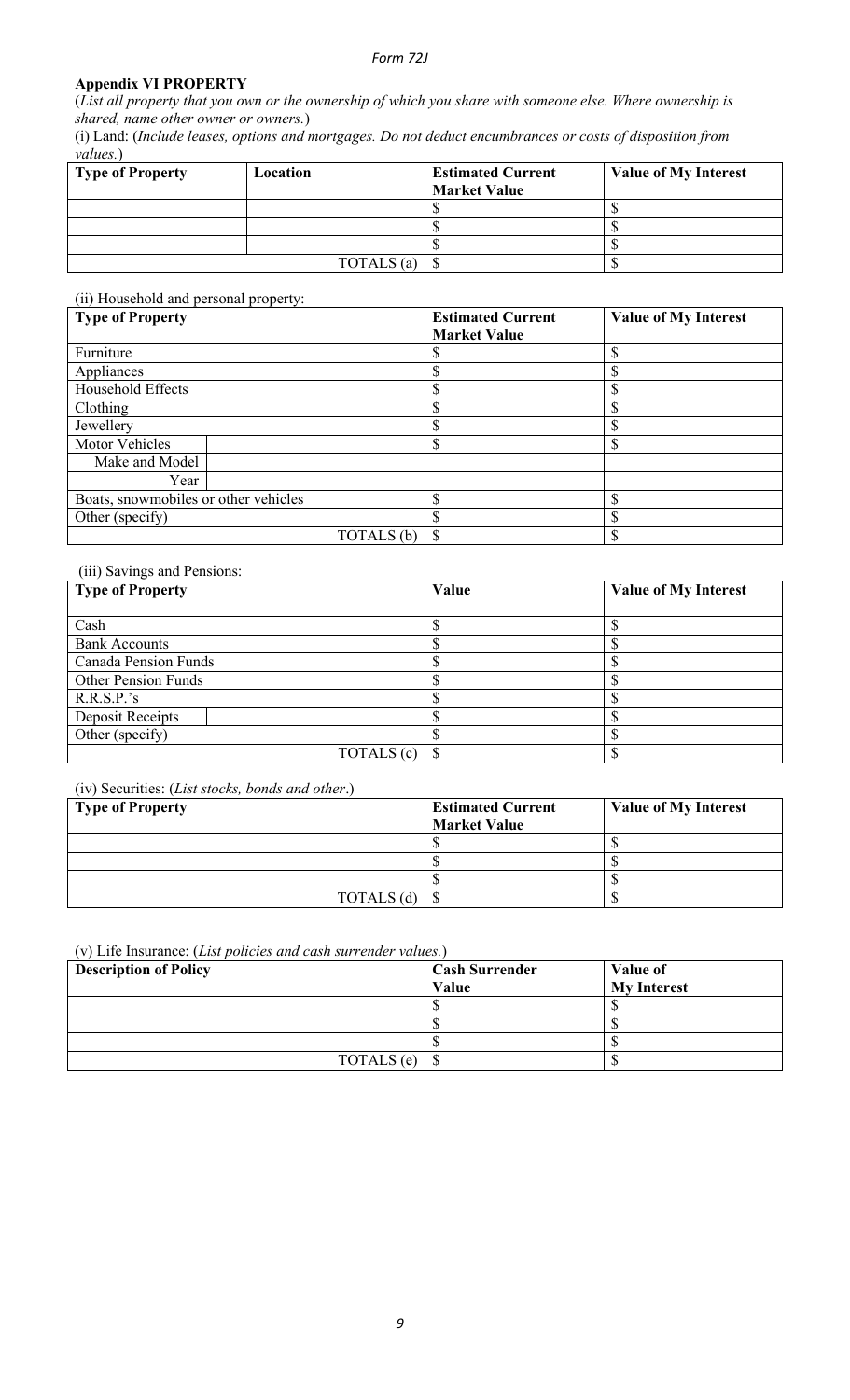(vi) Accounts Receivable: (*Give particulars of all business or personal debts owing to you*.)

| <b>Particulars</b> | Value | <b>Value of My Interest</b> |
|--------------------|-------|-----------------------------|
|                    |       |                             |
|                    |       |                             |
|                    |       |                             |
| TOTALS (f)         |       |                             |

(vii) Business Interests: (*Show any interest in unincorporated businesses and any interest in incorporated businessesnot shown above under securities*.)

| <b>Business Interest</b> | <b>Estimated Current</b> | <b>Value of My Interest</b> |
|--------------------------|--------------------------|-----------------------------|
|                          | <b>Market Value</b>      |                             |
|                          |                          |                             |
|                          |                          |                             |
|                          |                          |                             |
| TOTALS $(g)$             |                          |                             |

(viii) Property transferred since separation for less than fair market value:

| <b>Description of Property</b> | <b>Estimated Market Value   Consideration</b><br>at Time of Transfer | <b>Received at</b><br>Time of |
|--------------------------------|----------------------------------------------------------------------|-------------------------------|
|                                |                                                                      | <b>Transfer</b>               |
|                                |                                                                      |                               |
|                                |                                                                      |                               |
|                                |                                                                      |                               |
| TOTALS (h)                     |                                                                      |                               |

\_\_\_\_\_\_\_\_\_\_\_\_\_\_\_\_\_\_\_\_\_\_\_\_\_\_\_\_\_\_\_\_\_\_\_\_\_\_\_\_\_\_\_\_\_\_\_\_\_\_\_\_\_\_\_\_\_\_\_\_\_\_\_\_\_\_\_\_\_\_\_\_\_\_\_\_\_\_\_\_\_\_\_\_\_\_\_\_\_\_\_ \_\_\_\_\_\_\_\_\_\_\_\_\_\_\_\_\_\_\_\_\_\_\_\_\_\_\_\_\_\_\_\_\_\_\_\_\_\_\_\_\_\_\_\_\_\_\_\_\_\_\_\_\_\_\_\_\_\_\_\_\_\_\_\_\_\_\_\_\_\_\_\_\_\_\_\_\_\_\_\_\_\_\_\_\_\_\_\_\_\_\_ \_\_\_\_\_\_\_\_\_\_\_\_\_\_\_\_\_\_\_\_\_\_\_\_\_\_\_\_\_\_\_\_\_\_\_\_\_\_\_\_\_\_\_\_\_\_\_\_\_\_\_\_\_\_\_\_\_\_\_\_\_\_\_\_\_\_\_\_\_\_\_\_\_\_\_\_\_\_\_\_\_\_\_\_\_\_\_\_\_\_\_

Particulars of non-cash consideration received on transfer of property noted above are as follows:

### (ix) Other Property: (*List all property not shown above*.)

| <b>Description of Property</b> | <b>Estimated Current</b><br><b>Market Value</b> | Value of<br><b>My Interest</b> |
|--------------------------------|-------------------------------------------------|--------------------------------|
|                                |                                                 |                                |
|                                |                                                 |                                |
|                                |                                                 |                                |
| TOTALS (i)                     |                                                 |                                |

| <b>TOTALS</b>  |                           |  | (k)                                      |
|----------------|---------------------------|--|------------------------------------------|
| $(a)$ to $(i)$ | (Total Value of Property) |  | (Total Value of My Interest in Property) |